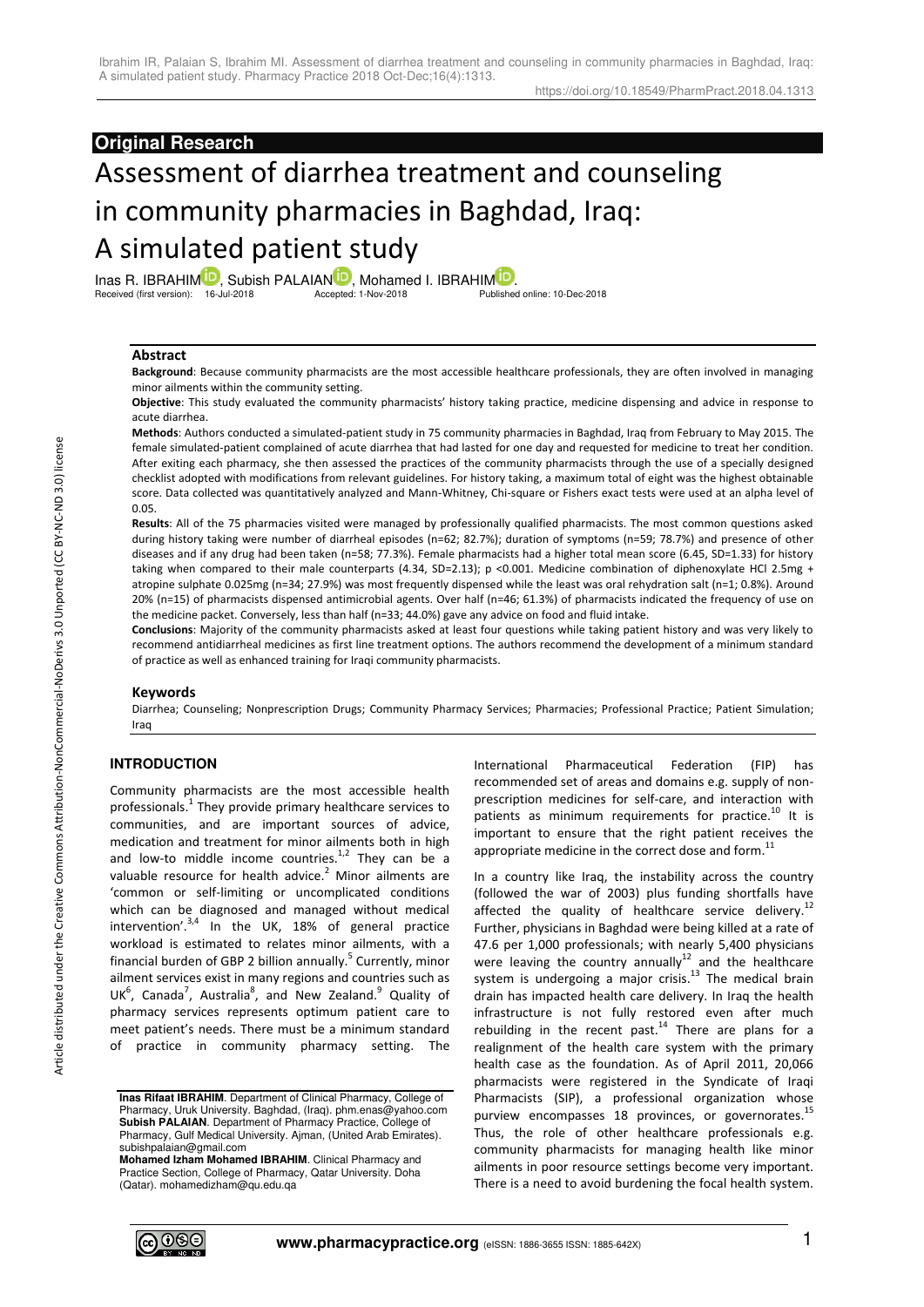Most of community pharmacies in Iraq are located within the big cities. The total number of community pharmacies in Baghdad (8465), Babylon (1227), Ninawa (1143), and Najaf (1044) exceeds the number of pharmacies in all other Iraqi cities combined<sup>15</sup> and as on 2013 Baghdad had a total of 6220 pharmacists.<sup>16</sup>

There is evidence to suggest that members of the Iraqi public frequently use community pharmacies to access healthcare services.17,18 A study by Ibrahim *et al*. <sup>17</sup> found that 70% of respondents visited community pharmacies once or more per month, and over half of them rated community pharmacists as their first contact in case of any drug-related problem. In another study, Seston *et al*. who explored the attitude and beliefs of community pharmacists in managing acute diarrhea in adults witnessed ambiguity in the treatment of acute diarrhea in community pharmacy, particularly in relation to attitudes to oral rehydration and anti-motility drugs.<sup>19</sup> Many of the pharmacists dispensed antimotility more than oral rehydration salt (ORS) even though the recommendation is to treat with ORS. There is insufficient data on how community pharmacists in Iraq manage common medical conditions. Thus, this study aimed at evaluating the practices of Iraqi community pharmacists when managing symptoms of acute diarrhea in adults, with specific focus on their patient's history taking, medication dispensing, and advice giving practices.

### **METHODS**

#### **Study design**

A cross-sectional survey using the simulated-patient (SP) method (or mystery patient/shopper) was used in this study. This method is simple and provides real behavior and practice from the client's perspective.<sup>1,18,20</sup> This research approach is also simple but robust method for assessing the community pharmacists' dispensing practices. A standardized scenario of acute diarrhea is defined as an episode of diarrhea lasting 14 days or less $^{21,22}$  and scoring system was used in each pharmacy.

Ethical approval was obtained from the Ministry of Health and Syndicate of Iraqi Pharmacists (Approval No: 881). Due to the nature of the study, the study participants were not informed about the study priori. The information obtained was recorded, kept and reported anonymously. The findings were presented as aggregate.

The study targeted community pharmacists. It was conducted in 75 community pharmacies located in Baghdad, the capital of Iraq from February to May 2015. The total number of community pharmacies in Baghdad is 8465 and it has 6220 pharmacists. Due to the safety and security factors, and accessibility to different locations, only 75 pharmacies were able to be selected conveniently within the specified study period.

#### **Data collection**

The data collection checklist was developed by the principal researcher from the American College of Gastroenterology Clinical Guidelines and the World Health Organization (WHO) manual for diarrhea treatment<sup>22,23</sup>, and consisted of two parts. Part one contained eight items required when taking a complete patient history from a patient with diarrhea. Questions asked in this section include duration of the diarrhea and number of episodes daily, whether vomiting or blood was present and pre-illness practices (please explain what "pre-illness practices" and "presence of diseases and drug taken" mean). Answers to these questions could be either "yes" or "no". The second part of the checklist contained five open ended questions, and collected information about dispensed medicines and their costs, written instructions provided, and any other advice given by the pharmacist.

A middle-age female pharmacist posed as the simulated patient, and visited the selected community pharmacies during the day time. She complained of suddenly occurring diarrhea that had lasted for one day, accompanied by abdominal cramps. She then requested for any antidiarrheal medicine. Immediately after each visit (outside the visited pharmacy), she used the evaluation checklist to assess the pharmacist's practices. She filled the checklist form alone. All the visits were performed by the same person.

#### **Data analysis**

Quantitative analysis was done for the collected data. The qualitative information was analyzed using content analysis approach. Mean and standard deviation were used to present continuous variables, whereas frequencies and percentages were used for discrete/categorical variables. Cost of dispensed medicines was reported in US dollars, using an exchange rate of 1 USD equal to 1.164 Iraqi Dinar (IQD). For the history taking items, a score of "zero" was assigned to the option "No", and "1" to the "Yes" option for each of the eight questions. Thus, higher scores denoted better history taking practices, and the maximum total score any pharmacist could attain for history taking was eight. Comparisons of continuous variables (history taking scores) between groups were done using the independent Mann-Whitney test. For categorical variables like gender and type of pharmacy, differences between groups were compared using Chi-square or Fishers exact tests as appropriate. SPSS (SPSS Inc., Chicago, Illinois) software version 17 was used for all data analyses. Alpha values of less than 0.05 were considered statistically significant.

# **RESULTS**

All of the 75 pharmacies visited were managed by pharmacists, and more than half (n=42, 56.0%) of the pharmacists in-charge of the outlets were male. Majority of visited pharmacies (n=60, 80.0%) operated on a part-time basis (working hours from 4 to 9 pm); while the rest operated as full-time pharmacies (working hours from 10 am to 9 pm).

All pharmacists asked the SP at least one question about their diarrhea history before dispensing medicine(s). The most frequent questions asked during history taking were number of episodes of watery stool (n=62; 82.7%) and duration of diarrhea (n=59; 78.7%). While, presence of fever or other problems (n=35; 46.7%) and whether blood was present in stool (n=32; 42.7%) were the least asked (Table 1). When the total score obtained from history taking was compared with regards to the attending

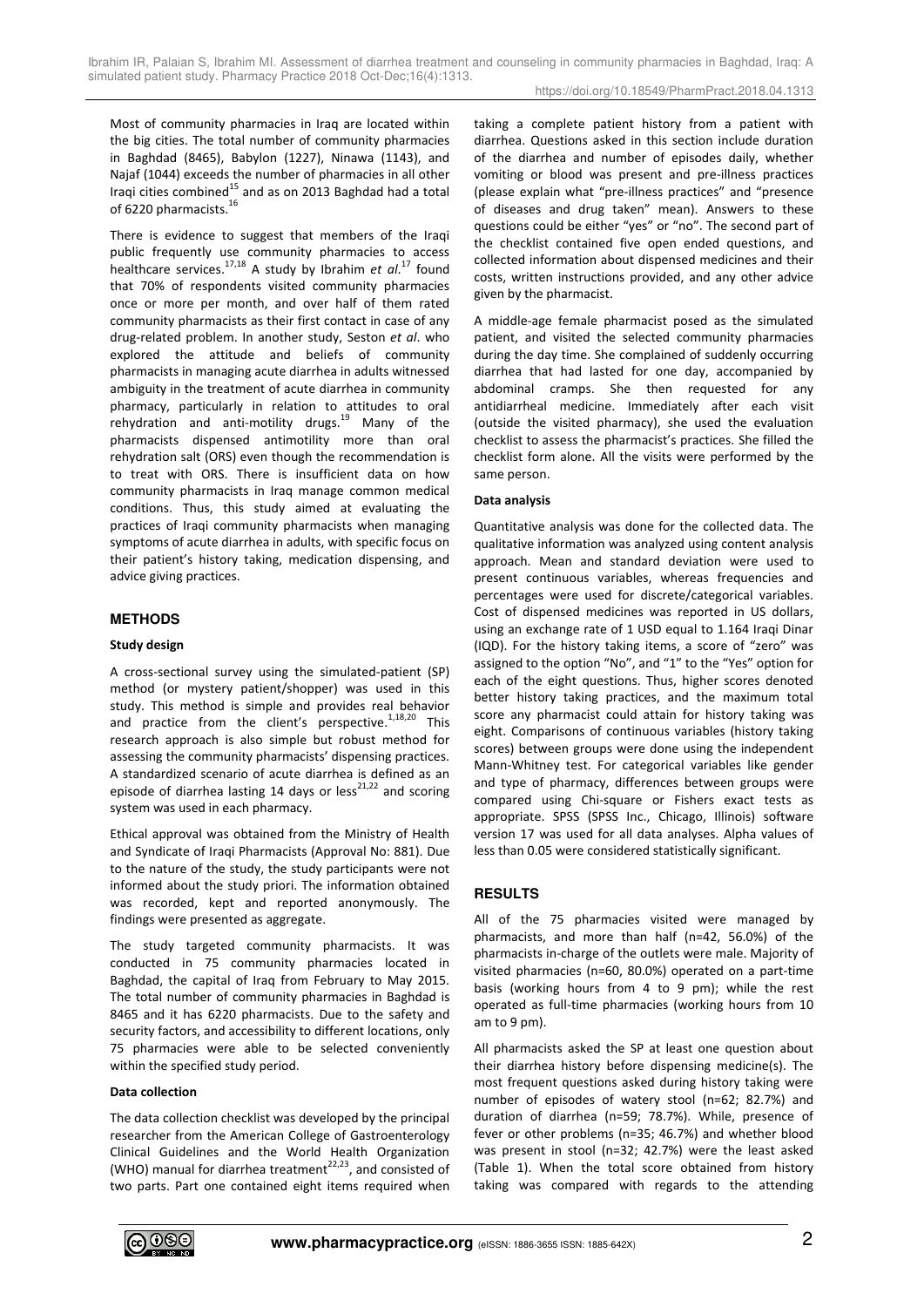https://doi.org/10.18549/PharmPract.2018.04.1313

| Table 1. Diarrhea history taking practices of the community pharmacists |           |              |              |                      |  |  |
|-------------------------------------------------------------------------|-----------|--------------|--------------|----------------------|--|--|
| Items of history taken                                                  |           | Male $n$ $%$ | Female n (%) | p-value (Chi-square) |  |  |
| 1. Duration of diarrhea                                                 |           |              |              | 0.004                |  |  |
|                                                                         | Yes       | 28 (37.3)    | 31(41.3)     |                      |  |  |
|                                                                         | <b>No</b> | 14 (18.7)    | $2(2.7)^{a}$ |                      |  |  |
| 2. Number of watery stool/day                                           |           |              |              | 0.021                |  |  |
|                                                                         | Yes       | 31(41.3)     | 31(41.3)     |                      |  |  |
|                                                                         | <b>No</b> | 11 (14.3)    | 2(2.7) a     |                      |  |  |
| 3. Presence of blood in the stool                                       |           |              |              | 0.000                |  |  |
|                                                                         | Yes       | 8(10.7)      | 24 (32.0)    |                      |  |  |
|                                                                         | <b>No</b> | 34 (45.3)    | 9(12.0)      |                      |  |  |
| 4. Presence and number of vomiting                                      |           |              |              | 0.404                |  |  |
|                                                                         | Yes       | 27(36.0)     | 23 (30.7)    |                      |  |  |
|                                                                         | No        | 15 (20.0)    | 10(13.3)     |                      |  |  |
| 5. Presence of fever, cough, or other problems                          |           |              |              |                      |  |  |
|                                                                         | Yes       | 8(10.7)      | 27 (36.0)    | 0.000                |  |  |
|                                                                         | <b>No</b> | 34 (45.3)    | 6(8.0)       |                      |  |  |
| 6. Pre-illness practice                                                 |           |              |              | 0.253                |  |  |
|                                                                         | Yes       | 25(33.3)     | 23 (30.7)    |                      |  |  |
|                                                                         | <b>No</b> | 17 (22.7)    | 10(13.3)     |                      |  |  |
| 7. Amount of fluid taken                                                |           |              |              | 0.535                |  |  |
|                                                                         | Yes       | 30 (40.0)    | 23 (30.7)    |                      |  |  |
|                                                                         | No        | 12 (16.0)    | 10(13.3)     |                      |  |  |
| 8. Presence of diseases and drug taken                                  |           |              |              | 0.002                |  |  |
|                                                                         | Yes       | 27 (36.0)    | 31(41.3)     |                      |  |  |
|                                                                         | <b>No</b> | 15 (20.0)    | $2(2.7)^{a}$ |                      |  |  |
| <sup>a</sup> Fisher's Exact Test.                                       |           |              |              |                      |  |  |

pharmacist's gender; female pharmacists got a higher mean score (6.45; SD=1.33) than male pharmacists (4.34; SD=2.13), and this difference was statistically significant (Mann-Whitney test, p<0.001). This gender variability in history taking practices can also be seen in table one, where Chi-square/Fishers' Exact tests showed that significant differences (p<0.05) existed between male and female pharmacists with regards to most of the items used to assess history taking practices. On the other hand, there were no significant differences in the history taking practices and total scores between the two types of pharmacies (part-time and fulltime) visited during the study.

Because the SP requested medication, a wide variety of medicines were dispensed for her. All 75 pharmacies dispensed at least one medicine (Table 2). There were a total of 122 items/medicines dispensed by the 75 community pharmacists (around 2 medicines per pharmacy, range: 1-3 medicines). Around half (n=34; 45%) of the pharmacists dispensed 2 medicines. Commonly dispensed medicines included the tablet/capsule dosage forms. The pharmacists dispensed antidiarrheal, antimotility, antispasmodic, antimicrobial, antipyretic, antiemetic, and mineral supplement. Costs of these medications ranged from \$0.20 to \$1.38. Most pharmacists (n=34; 45%) dispensed antidiarrheal, followed by antimotility (n=25; 33%) and the least was mineral supplement (n=1; 1.3%). The dispensed medicines were diphenoxylate HCl 2.5mg + atropine sulphate 0.025mg (n=34; 27.9%), loperamide 2mg (n=25; 20.5%), hyoscine-Nbutylbromide 10mg (n=18; 14.8%), metronidazole 200mg (n=10; 8.2%), furazolidone 50mg (n=5; 4.1%), acetaminophen (18.0%; n=22), domperidone 10mg (n=7; 5.7%), and oral rehydration salt (n=1; 0.8%). Around 20% (n=15) of pharmacists dispensed antimicrobial agents.

With regards to the actual dispensing practices of the pharmacists, more than two thirds (n=46; 61.3%) of them provided written information on the packets of the medicines they dispensed about frequency of usage and dose to be taken. Less than half (n=33; 44.0%) provided information on food and fluid intake. In addition, only thirteen pharmacists (17.3%) asked the SP to go for a laboratory test, and only two (2.7%) advised the SP to consult a physician.

# **DISCUSSION**

According to Barr and Smith $^{24}$ , diarrheal illnesses account for 2.5 million deaths per year worldwide. In a countries at war and in crisis, inadequate access to clean drinking water, poor hygiene and sanitation are among the major drivers of the increased prevalence of diarrhea in these areas.<sup>25,26</sup> Because pharmacists can be seen and consulted without appointments, they are a good source of primary healthcare services especially in poor resource setting countries.<sup>1</sup> Thus, community pharmacists can play a useful role in the prevention and treatment of diarrhea and its often encountered complication-dehydration.<sup>27</sup> In this study, the SP method was used to study client-provider interaction and assess the quality of care delivered by the pharmacists.

Normally acute diarrhea is caused by virus (i.e. viral gastroenteritis) and is self-limited. In most cases, laboratory screenings are not necessary.<sup>28</sup> Riaz *et al*. recommended to carefully select patients for initially laboratory work up for stool culture based on their clinical presentation.<sup>29</sup>

To take a complete patient history from patients presenting with acute diarrhea, a wide range of questions need to be asked. $22,23$  These would usually include onset of symptoms and duration, presence of other illnesses or symptoms, severity and frequency of diarrhea, in addition to the type of stool (e.g. watery, bloody, purulent or mucus-filled). Patients should also be investigated for fever, vomiting, dehydration, urine output dizziness and thirst. However, in

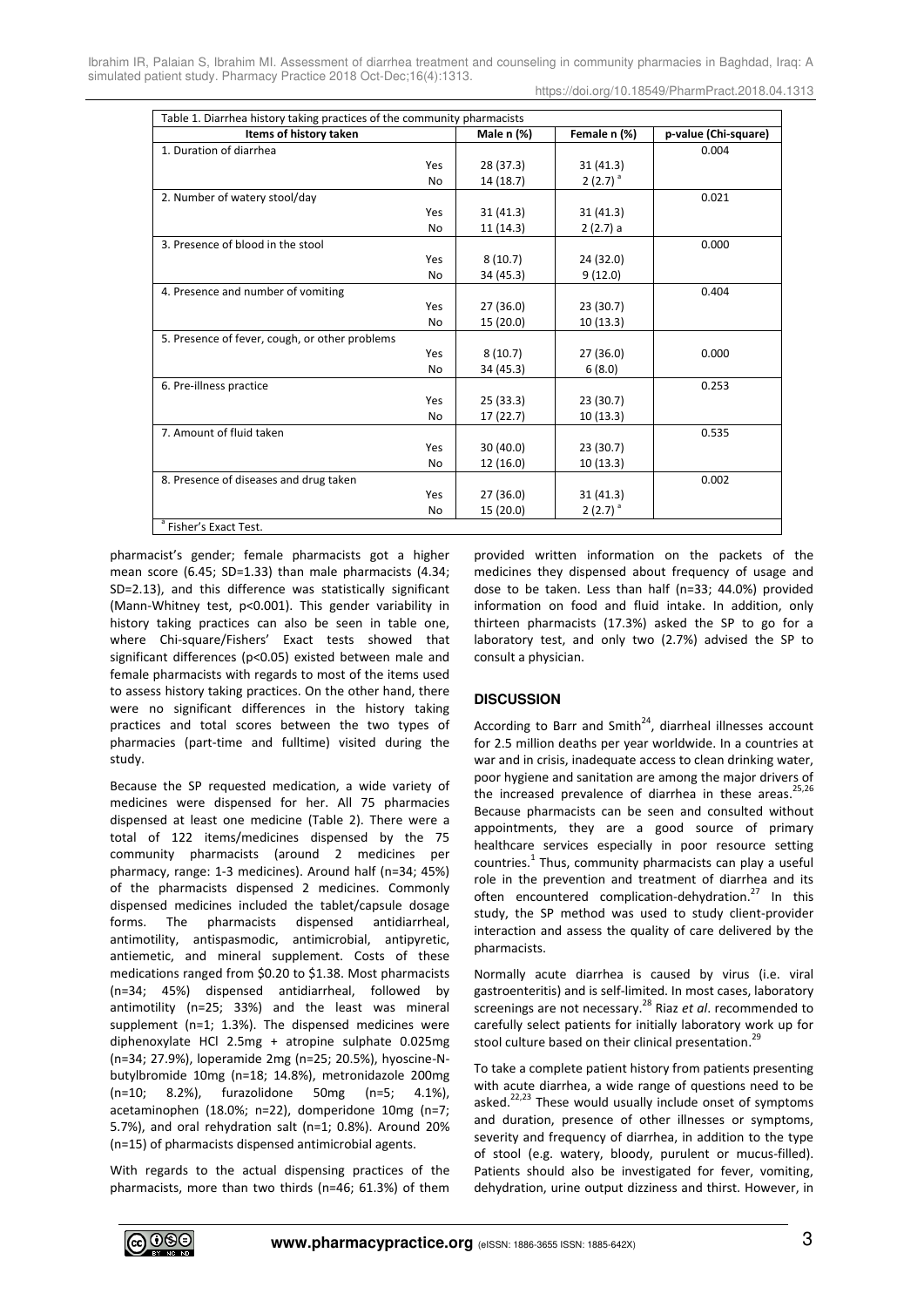| https://doi.org/10.18549/PharmPract.2018.04.1313 |  |
|--------------------------------------------------|--|
|--------------------------------------------------|--|

| Table 2. Medicines dispensed to the simulated patient                                                               |                                                                                |                            |                                        |  |  |  |
|---------------------------------------------------------------------------------------------------------------------|--------------------------------------------------------------------------------|----------------------------|----------------------------------------|--|--|--|
| <b>Medicines (Generic name)</b>                                                                                     | Pharmacological use                                                            | <b>Pharmacies</b><br>n (%) | <b>Medicines</b><br>dispensed<br>n (%) |  |  |  |
| Diphenoxylate HCL 2.5 + Atropine Sulphate 0.025mg                                                                   | Antidiarrheal                                                                  | 20(26.8)                   | 20(16.5)                               |  |  |  |
| Loperamide 2mg + Paracetamol                                                                                        | Antimotility + Antipyretic                                                     | 9(12.0)                    | 18 (14.9)                              |  |  |  |
| Loperamide 2mg                                                                                                      | Antimotility                                                                   | 7(9.3)                     | 7(5.8)                                 |  |  |  |
| (Diphenoxylate HCL 2.5 + Atropine Sulphate<br>0.025mg) + Hyoscine-N-ButylBromide 10mg                               | Antidiarrheal + Antispasmodic                                                  | 6(8.0)                     | 12 (9.9)                               |  |  |  |
| (Diphenoxylate HCL 2.5 + Atropine Sulphate<br>0.025mg) + Paracetamol                                                | Antidiarrheal + Antipyretic                                                    | 5(6.7)                     | 10(8.2)                                |  |  |  |
| Metronidazole 200mg                                                                                                 | Antimicrobial                                                                  | 4(5.3)                     | 4(3.3)                                 |  |  |  |
| Loperamide 2mg + Hyoscine-N-ButylBromide 10mg                                                                       | Antimotility + Antispasmodic                                                   | 4(5.3)                     | 8(6.6)                                 |  |  |  |
| Furazolidone 50mg                                                                                                   | Antimicrobial                                                                  | 3(4.0)                     | 3(2.4)                                 |  |  |  |
| Loperamide 2mg + Domperidone 10mg                                                                                   | Antimotility + Antidopaminergic/Antiemetic                                     | 2(2.7)                     | 4(3.3)                                 |  |  |  |
| Metronidazole 200mg + Domperidone 10mg                                                                              | Antimicrobial + Antidopaminergic/Antiemetic                                    | 2(2.7)                     | 4(3.3)                                 |  |  |  |
| Metronidazole 200mg + Hyoscine-N-ButylBromide<br>10 <sub>mg</sub>                                                   | Antimicrobial + Antispasmodic                                                  | 2(2.7)                     | 4(3.3)                                 |  |  |  |
| Furazolidone 50mg + Paracetamol                                                                                     | Antimicrobial + Antipyretic                                                    | 2(2.7)                     | 4(3.3)                                 |  |  |  |
| Loperamide 2mg + Hyoscine-N-ButylBromide 10mg<br>+ Paracetamol                                                      | Antimotility + Antispasmodic + Antipyretic                                     | 2(2.7)                     | 6(4.6)                                 |  |  |  |
| Hyoscine-N-ButylBromide 10mg                                                                                        | Antispasmodic                                                                  | 1(1.3)                     | 1(0.9)                                 |  |  |  |
| Oral rehydration salt                                                                                               | Mineral supplement                                                             | 1(1.3)                     | 1(0.9)                                 |  |  |  |
| (Diphenoxylate HCL 2.5 + Atropine Sulphate<br>0.025mg) + Domperidone 10mg                                           | Antidiarrheal + Antidopaminergic/Antiemetic                                    | 1(1.3)                     | 2(1.6)                                 |  |  |  |
| Metronidazole 200mg + Paracetamol                                                                                   | Antimicrobial + Antipyretic                                                    | 1(1.3)                     | 2(1.6)                                 |  |  |  |
| Metronidazole 200mg + Paracetamol+ Hyoscine-N-<br><b>ButylBromide 10mg</b>                                          | Antimicrobial + Antipyretic + Antispasmodic                                    | 1(1.3)                     | 3(2.4)                                 |  |  |  |
| Loperamide 2mg + Paracetamol + Domperidone<br>10 <sub>mg</sub>                                                      | Antimotility<br>$\ddot{}$<br>Antipyretic<br>$+$<br>Antidopaminergic/Antiemetic | 1(1.3)                     | 3(2.4)                                 |  |  |  |
| (Diphenoxylate HCL 2.5 + Atropine Sulphate<br>0.025mg) + Domperidone 10mg + Hyoscine-N-<br><b>ButylBromide 10mg</b> | Antidiarrheal + Antidopaminergic/Antiemetic +<br>Antispasmodic                 | 1(1.3)                     | 3(2.4)                                 |  |  |  |
| (Diphenoxylate HCL 2.5 + Atropine Sulphate<br>0.025mg) + Hyoscine-N-ButylBromide 10mg +<br>Paracetamol              | Antidiarrheal + Antispasmodic + Antipyretic                                    | 1(1.3)                     | 3(2.4)                                 |  |  |  |
|                                                                                                                     | Total                                                                          | 75 (100)                   | 122 (100)                              |  |  |  |

most cases of non-severe illnesses, it is not necessary to determine the exact cause of diarrhea.<sup>30</sup> Most of the questions asked during history taking by the pharmacists in this study covered at least half of the items on the study checklist, suggesting that the practice among the community pharmacists in this study were somewhat satisfactory. Most of the pharmacists asked patients about the eight items in history taking. Female pharmacists in this study also had better total history taking scores than their male counterparts. While there is some evidence that feminine characteristics such as communication and empathy are beneficial in patient care $31$ , other studies have also reported no differences between the genders in thinking and clinical reasoning when supplying medication.<sup>32</sup> As recommended in the best practice, most frequent questions asked during the history taking were number of watery stool; duration of diarrhea, presence of diseases and drug taken, amount of fluid taken, presence and number of vomiting, and pre-illness practice.

In this study, more than two thirds of the pharmacists provided written information about frequency of usage and dose to be taken, less than half provided information on food and fluid intake, and less than one-fifth asked the SP to go for a laboratory test, and only two advised the SP to consult a physician. Patients were recommended to avoid dairy products. It is noted that acute diarrhea do not seek medical attention, as most patients are able to manage their illness $33$  The overall quality of counselling is below

expectation and similar to some studies. In a recent study in Germany and Qatar, where the authors reported poor quality counselling for acute diarrhea. $34,35$  The German study showed that information about dosage was the most commonly provided, while the least common information given was about side effects. Good advice is helpful for the patients but there is a need for improvement among community pharmacists in Germany.<sup>34</sup> The study in Qatar also highlighted the fact that the counselling practices were below expectation. A study in Turkey, noted that all pharmacy care providers, pharmacists and pharmacy technicians provided consultation to the SP in the study but made little enquiry about the medical history and background characteristics of the patients.<sup>36</sup>

For mild to moderate diarrheal cases, treatment options for patients may include antisecretory or antimotility agents like loperamide. $^{21}$  In this study, loperamide alone or in combination was the most dispensed medicine. They were also provided with loperamide or loperamide-simethicone combination. The antisecretory drug bismuth subsalicylate is a safe alternative in patients with fever and inflammatory diarrhea. But, this was not the condition experienced by the SP in this study. While, *et al*. discovered probiotics and other medicines alone or in combination to be commonly recommended by pharmacists and pharmacy technicians.<sup>3</sup> According to Leemans, there is no evidence to support the prescribing of probiotics for adults with acute diarrhea.<sup>37</sup> In another study in Trinidad, they used hypothetical case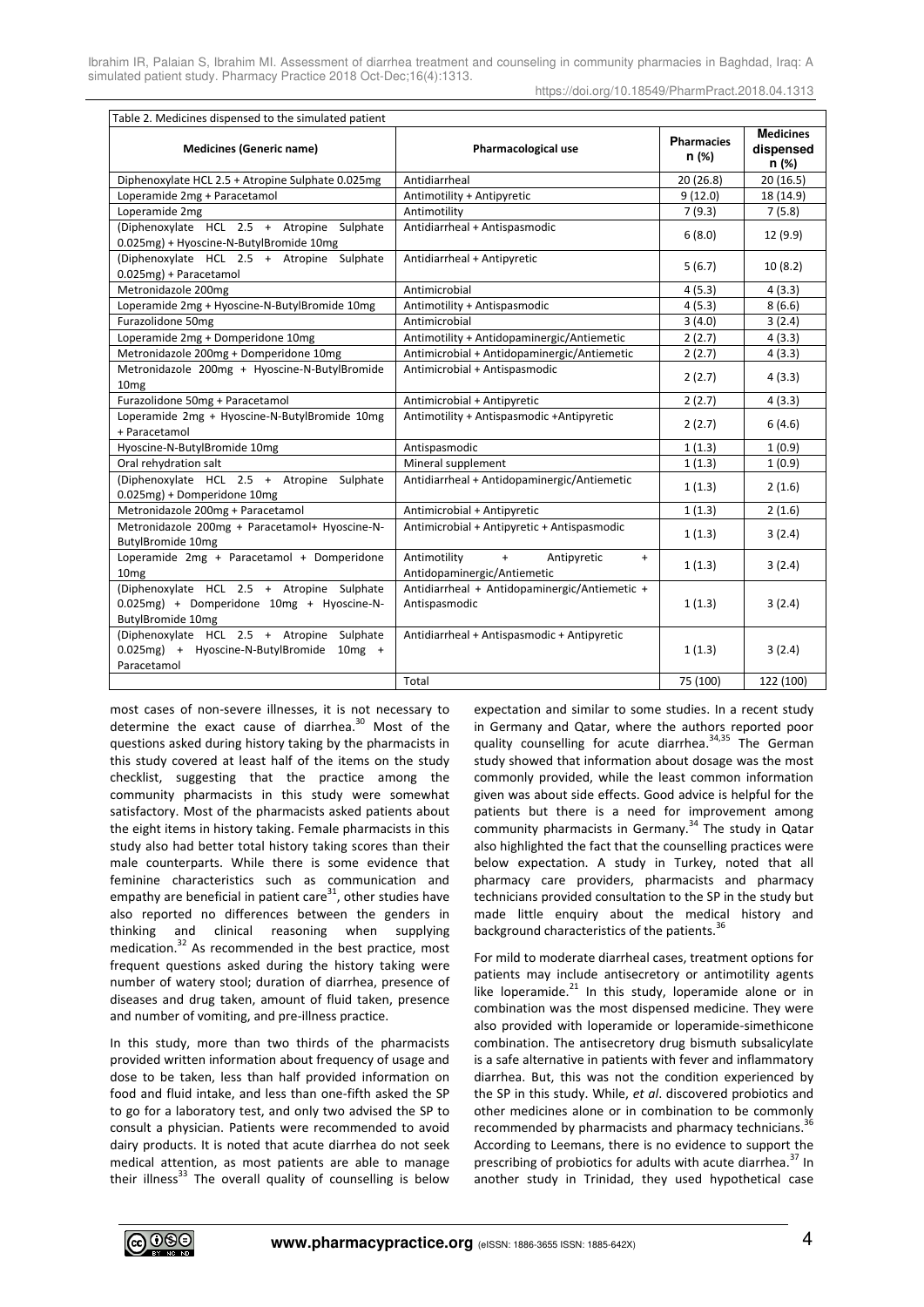Ibrahim IR, Palaian S, Ibrahim MI. Assessment of diarrhea treatment and counseling in community pharmacies in Baghdad, Iraq: A simulated patient study. Pharmacy Practice 2018 Oct-Dec;16(4):1313. https://doi.org/10.18549/PharmPract.2018.04.1313

presentation to the community pharmacists.<sup>38</sup> They found that the pharmacists prefer antimotility agents as a first choice therapy alone or with ORS for adults, followed by cotrimoxazole. Interestingly however, antibiotics (alone or in combination) were not widely recommended treatment options in this study, as they were dispensed in only around 20% of cases. This is contrast to the study by Ibrahim *et al*. that have shown that antibiotics are often widely used (44%) in the management of diarrhea.<sup>35</sup> Although it should be noted that antibiotic therapy is usually not required for most patients with diarrhea, because the illness is usually self-limiting.<sup>33</sup> For people in resource-poor countries who have diarrhea, oral rehydration salts are widely known to be a useful first line and cost effective measure to treat and/ prevent dehydration. $24,29$  Only one pharmacist in our study recommended and dispensed a pack of oral rehydration salt to the SP. This is not surprising as other study has also reported similarly low rates of ORS use in the management of adult diarrhea.<sup>35</sup>

This study has few limitations that include small sample size and the fact that only community pharmacies in one Iraqi city were visited, thus limiting the generalizability of the results. It may be useful for future studies to have larger sample sizes and randomly select community pharmacies across the entire country. Future research may also try to assess and explain whether female pharmacists provide better quality care than male pharmacists, by using more robust methods. A likely reason why the female pharmacists in this study seemed to do better at history taking from the SP, may be due to bias by accidently introduced by using a female SP for this scenario. Especially in this country, where Islam is predominant, there are cultural or religious norms that govern interactions between men and women. These norms would very likely have come in to play, especially in this diarrhea scenario, as diarrhea is associated with some degree of embarrassment. Therefore, while the female pharmacists would easily relate with the SP (as she was a female like them), male pharmacists may not have been so comfortable with her,

and would have found it difficult to appropriately question her.

The study findings suggest the need for improving community pharmacy practice standards attainable through continuing pharmacy education programs. Findings of this research also suggest the need for more in-depth researches in order to quantify the exact dispensing practice among community pharmacies.

# **CONCLUSIONS**

Findings from this study suggest that majority of the community pharmacists asked at least four questions while taking patient history and were very likely to recommend antidiarrheal medicines like loperamide and diphenoxylate as first line treatment options. Even though less than half of them provided the SP any advice on food and water intake, and antibiotic dispensing was fairly low. It can thus be inferred that their patient history taking and health advice providing skills can still be improved upon. Consequently, we recommend the development of a minimum standard of practice as well as enhanced training (e.g. mandatory continuing education programs) on the proper management of minor ailments like diarrhea for Iraqi community pharmacists.

# **ACKNOWLEDGEMENTS**

All the community pharmacy practitioners who provided their valuable responses are highly acknowledged.

#### **CONFLICT OF INTEREST**

None to declare.

#### **FUNDING**

None.

# **References**

- 1. Mohamed Ibrahim MI. Chapter 18. Assessment of Medication Dispensing and Extended Community Pharmacy Services. In: Ibrahim MIM, Wertheimer AI, Babar ZU (Eds), Social and Administrative Aspects of Pharmacy in Low- and Middle-Income Countries: Present Challenges and Future Solutions. Amsterdam: Elsevier: Academic Press; 2018. ISBN: 9780128112281
- 2. Laliberté MC, Perreault S, Damestoy N, Lalonde L. Ideal and actual involvement of community pharmacists in health promotion and prevention: a cross-sectional study in Quebec, Canada. BMC Public Health. 2012;12:192. doi: [10.1186/1471-2458-12-192](https://doi.org/10.1186/1471-2458-12-192)
- 3. Royal Pharmaceutical Society of Great Britain. Scottish Minor Ailment Service. Available at: [http://www.rpsgb.org.uk/pdfs/pharmcasestudyminail.pdf \(](http://www.rpsgb.org.uk/pdfs/pharmcasestudyminail.pdf)accessed June 30, 2010).
- 4. The Royal Pharmaceutical Society of Great Britain. Better management of minor ailments: using the pharmacist. Available at: [http://www.rpsgb.org/search/index.asp?q=ailment&sortby=rank+\[d\]](http://www.rpsgb.org/search/index.asp?q=ailment&sortby=rank+%5bd) (accessed June 30, 2010).
- 5. Morris C, Cantrill J, Weiss M. Minor ailment consultations: a mismatch of perceptions. Int J Pharm Pract 2001;9(suppl):R83.
- 6. Department of Health. Implementing the New Community Pharmacy Contractual Framework (Draft). London: Department of Health; 2005.
- 7. Canadian Pharmacists Association. Summary of Pharmacists' Expanded Scope of Practice across Canada. [Internet]. Canada: Canadian Pharmacists' Association; 2014. Available at:. [http://www.pharmacists.ca/index.cfm/pharmacy-in](http://www.pharmacists.ca/index.cfm/pharmacy-in-canada)[canada \(](http://www.pharmacists.ca/index.cfm/pharmacy-in-canada)accessed April 1, 2015).
- 8. Pharmaceutical Society of Australia. Towards a Sustainable Health System: Pharmacists Delivering Quality, Readily Accessibly Primary Care. Canberra: Pharmaceutical Society of Australia; 2012. Available at:.<http://www.psa.org.au/do> (accessed December 18, 2014).